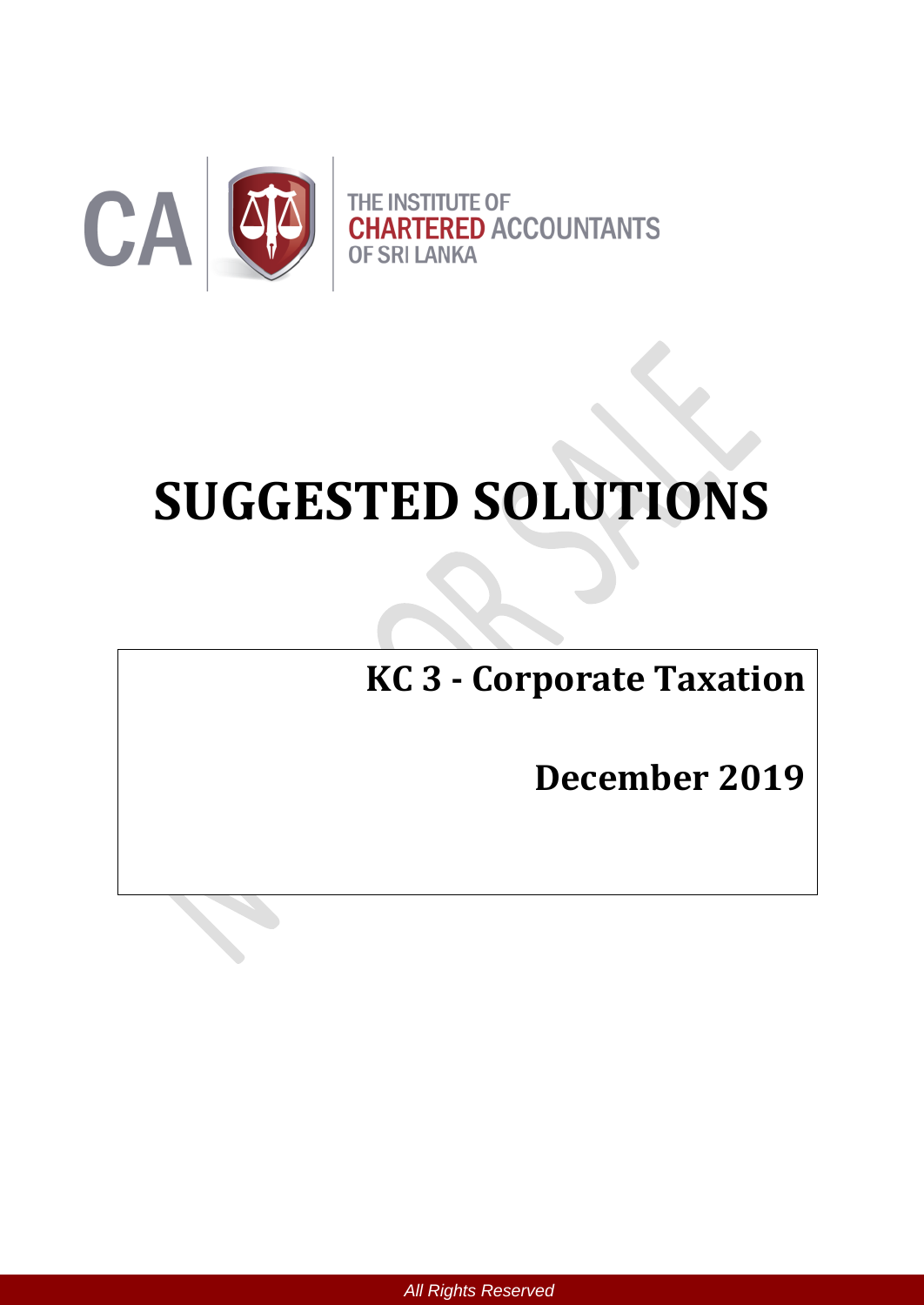#### **Answer 01**

Relevant Learning Outcomes: 2.1/2.2/2.3/ 6.4

(a) The Inland Revenue Act No. 24 of 2017 ("IRA") in section 69(4) provides the criteria that need to be satisfied in order for a company to be considered a "resident" for income tax purposes. As PureH2O (Pte) Ltd is a company incorporated outside Sri Lanka it will be considered a non-resident for income tax in Sri Lanka as it does not satisfy the criteria set out in section 69(4) of the IRA.

In terms of section 4(b) of the IRA, assessable income of a non-resident person is equal to the persons income from employment, business, investment or any other source for that year of assessment, to the extent that the income "arises in or is derived from a source in Sri Lanka". Based on the information provided, PureH2O (Pte) Ltd has derived business income from a source in Sri Lanka.

Sri Lanka has entered into a Double Tax Avoidance agreement ("DTA") with Singapore. According to Article 5(3) of the DTA, a Permanent establishment ("PE") is created in the following instances;

- *"3. The term "permanent establishment" also encompasses:*
- *(a) a building site, a construction, assembly or installation project, a drilling rig or ship used for exploration or development of natural resources, including supervisory activities in connection therewith, but only if such site, project or activities lasts for a period of more than 183 days within any 12-month period;*
- *(b) the furnishing of services, including consultancy services, by an enterprise of a Contracting State through employees or other personnel engaged by the enterprise for such purpose, but only if activities of that nature continue (for the same or a connected project) within the other Contracting State for a period or periods aggregating more than 183 days within any 12-months period."*

Based on the information provided, no employees of PureH2O (Pte) Ltd had visited Sri Lanka as all the design and delivery of building material were being handled directly from Singapore. As such PureH2O (Pte) Ltd will not be creating a PE under the sections quoted above.

However, Article 5 (7) provides;

*"7. An enterprise of a Contracting State shall not be deemed to have a permanent establishment in the other Contracting State merely because it carries on business in that other State through a broker, general commission agent or any other agent of an independent status, provided that such persons are acting in the ordinary course of their business. However, when the activities of such an agent are devoted wholly or almost wholly on behalf of that enterprise, and conditions are imposed by that enterprise on the agent in their commercial and financial relations, which differ from those which would have been made between independent enterprises, he will not be considered an agent of an independent status within the meaning of this paragraph."*

Based on our understanding, PureH2O Lanka (Pvt) Ltd is a wholly owned subsidiary of PureH2O (Pte) Ltd and is engaged in providing services in relation to projects undertaken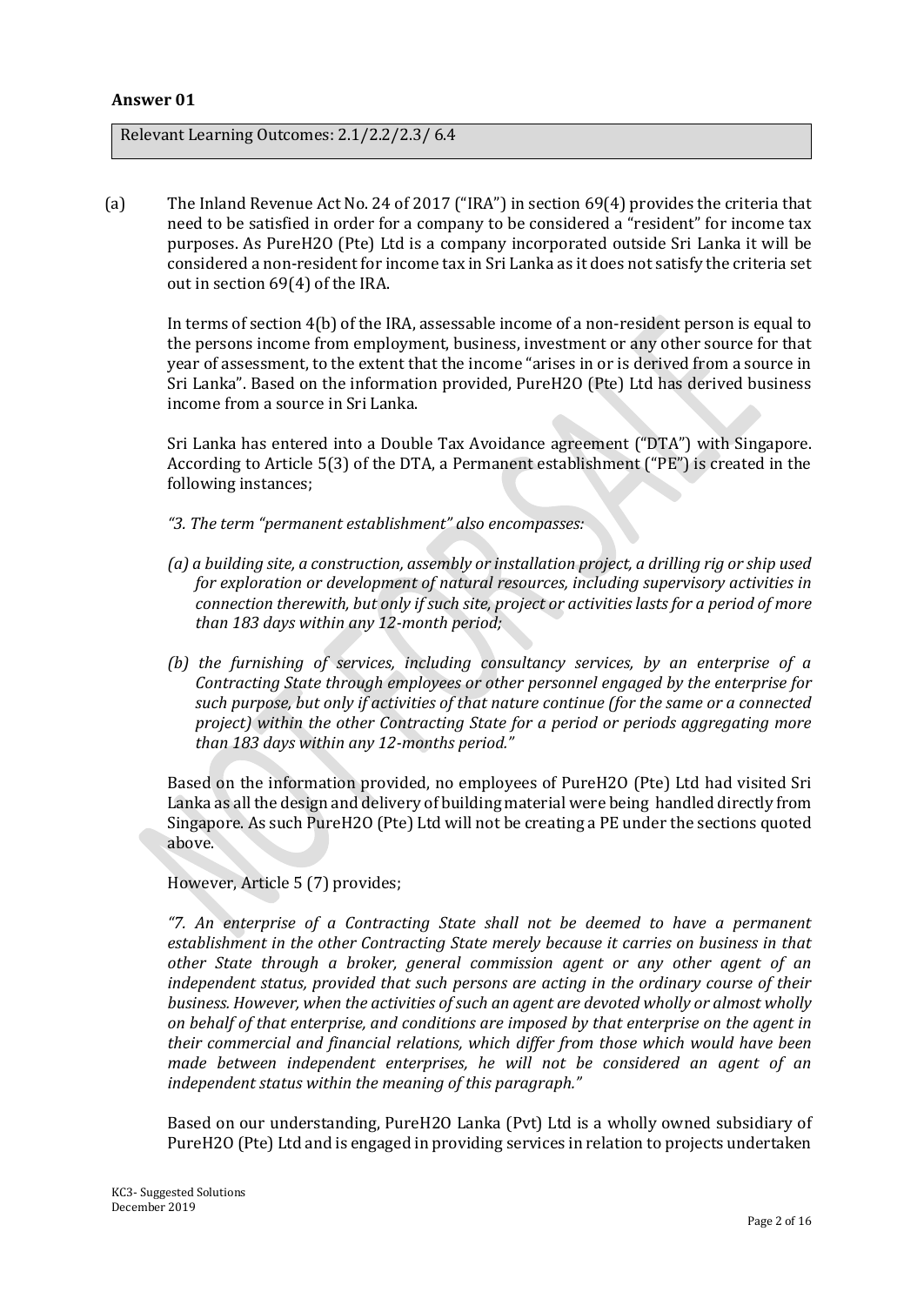by PureH2O Singapore. As such where activities of PureH2O Lanka are devoted wholly or almost wholly on behalf of PureH2O (Pte) Ltd, then the Sri Lankan entity would be considered a dependent agent of PureH2O (Pte) Ltd. Therefore, PureH2O (Pte) Ltd will be deemed to have a PE in Sri Lanka.

As PureH2O (Pte) Ltd is deemed to create a PE in Sri Lanka it, will be liable to pay income tax in Sri Lanka, based on Article 7 of the DTA on the profits that are attributable to the PE in Sri Lanka.

(b) Article 7 of the DTA provides,

*"1. The profits of an enterprise of a Contracting State shall be taxable only in that State unless the enterprise carries on businessin the other Contracting State through a permanent establishment situated therein. If the enterprise carries on business as aforesaid, the profits of the enterprise may be taxed in the other State but only on the portion that is attributable to that permanent establishment."*

According to Article 7 (1) of the DTA, PureH2O (Pte) Ltd is only liable to pay income tax in Sri Lanka, on the profits that are attributable to the PE in Sri Lanka. (1 mark) As the supply and delivery of material is directly done by PureH2O (Pte) Ltd in Singapore, profits from such activities are not attributable to the PE in Sri Lanka. As such the income/profits from such activities will not be subject to income tax in Sri Lanka.

In the case of *Anglo-Persian Oil Co. v CIT* (1 mark) the appellant company was incorporated in England and carried on business there. It produced and sold fuel oil. It entered into contracts in London with ship owners whose ships call at various ports including Colombo. In Colombo the Appellant company had no place of business but stored its fuel oil with its agent the Ceylon Company which trades in fuel oil. The payment is to be made in London. The Ceylon Company stores the appellant's oil and its own oil in tanks built on premises used by the Ceylon company for its own business. It was held in this case that the property in the goods passed to the shipping company at the time the contract was signed, and that the Ceylon Company was merely an agent for the delivery of the oil. The act of delivery of the oil in Ceylon, does not bring the profits under the classification of "profits arising in or derived from Ceylon". If the agent in Ceylon did not actually affect the contract, or if he was not instrumental in affecting it, the non-resident would not be liable from the profits arising on such transactions.

Based on the above case, the transactions on delivery of material by the Singapore company were entered in Singapore. Further, the local entity was not instrumental in affecting such transactions. As such, the profits on these transactions will not be liable to income tax in Sri Lanka.

| ٠<br>× | ٠<br>۰.<br>$\overline{\phantom{a}}$<br>i<br>۰, |
|--------|------------------------------------------------|
|        |                                                |

|                              |                      | <b>LKR</b>   |
|------------------------------|----------------------|--------------|
| Income                       | 500,000 x 175        | 87,500,000   |
| Less:                        |                      |              |
| Related expenses             | $(345,000+23,000)$ x | (64,400,000) |
|                              | 175                  |              |
| Assessable<br>from<br>Income |                      | 23,100,000   |
| <b>business</b>              |                      |              |
| Taxable income               |                      | 23,100,000   |
| Income tax payable           | 23,100,000 @ 28%     | 6,468,000    |
| <b>Balance</b>               |                      | 16,632,000   |
| Remittance tax payable       | 16,632,000 @ 14%     | 2,328,480    |
| てんき                          |                      |              |

<sup>(</sup>d)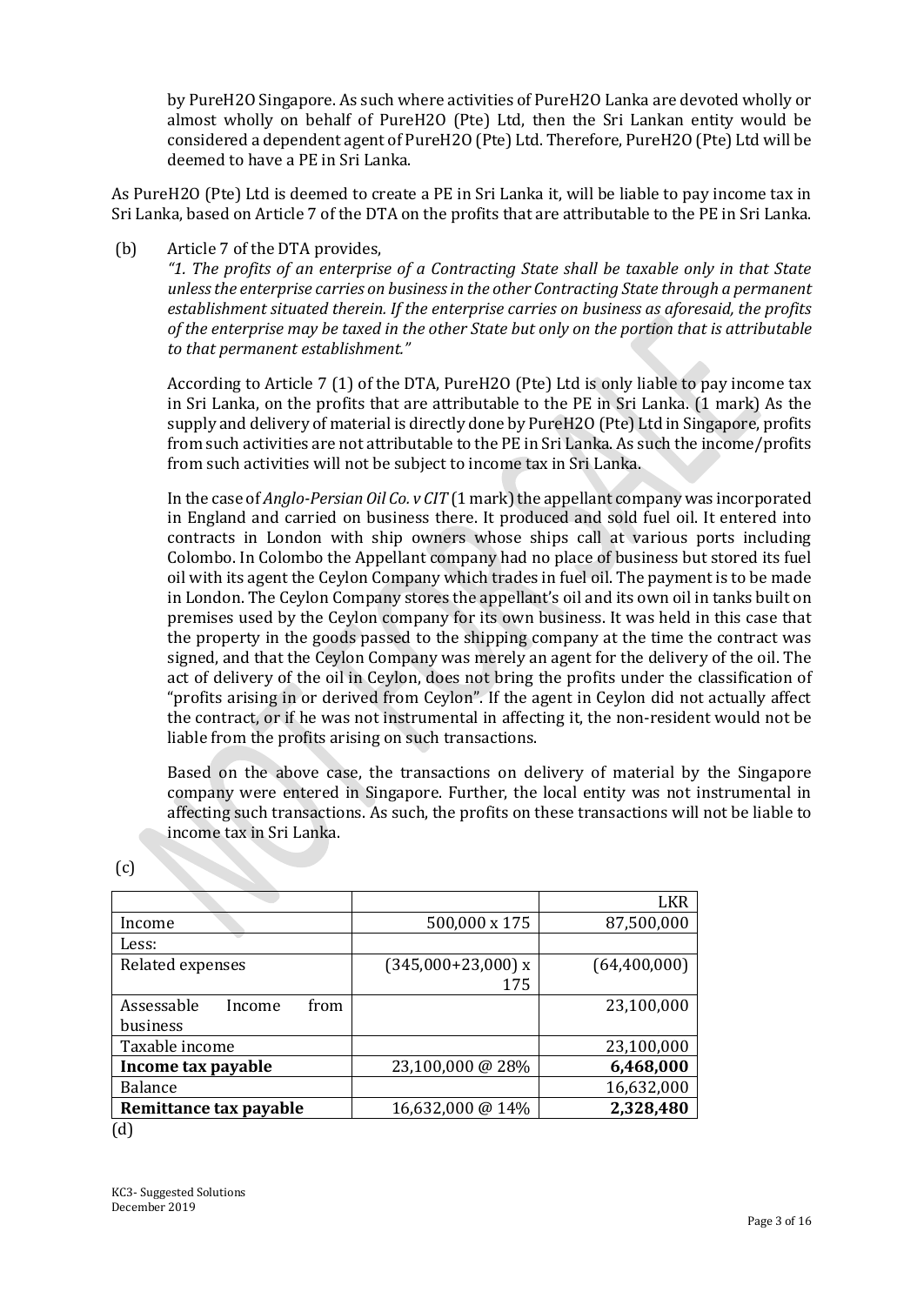- (i) Section 195 of the IRA (0.5 mark) defines an Approved Accountant as "an accountant who is a member of the Institute of Chartered Accountants of Sri Lanka." As Mr. Perera is a Chartered Accountant, he will be considered as an Approved Accountant under the IRA.
- (ii) Section 126(5) of the IRA specifies that where a return or part of a return was prepared for a reward by some other person, including by an Approved Accountant, other than a full time employee of the taxpayer, that other person shall also sign the return. As Mr. Perera is an employee of PureH2O Lanka (Pvt) Ltd he is not required to sign the Return even though he has prepared the Return.

However, section 126 (4) specifies that the taxpayer's duly authorized agent shall sign the return. The definition of "authorized representative" in section 195 includes a member of the Institute of Chartered Accountants of Sri Lanka. (0.5 mark)Therefore if PureH2O Lanka (Pvt) Ltd has duly appointed Mr. Perera as its Authorised agent, then he will be required to sign the tax Return.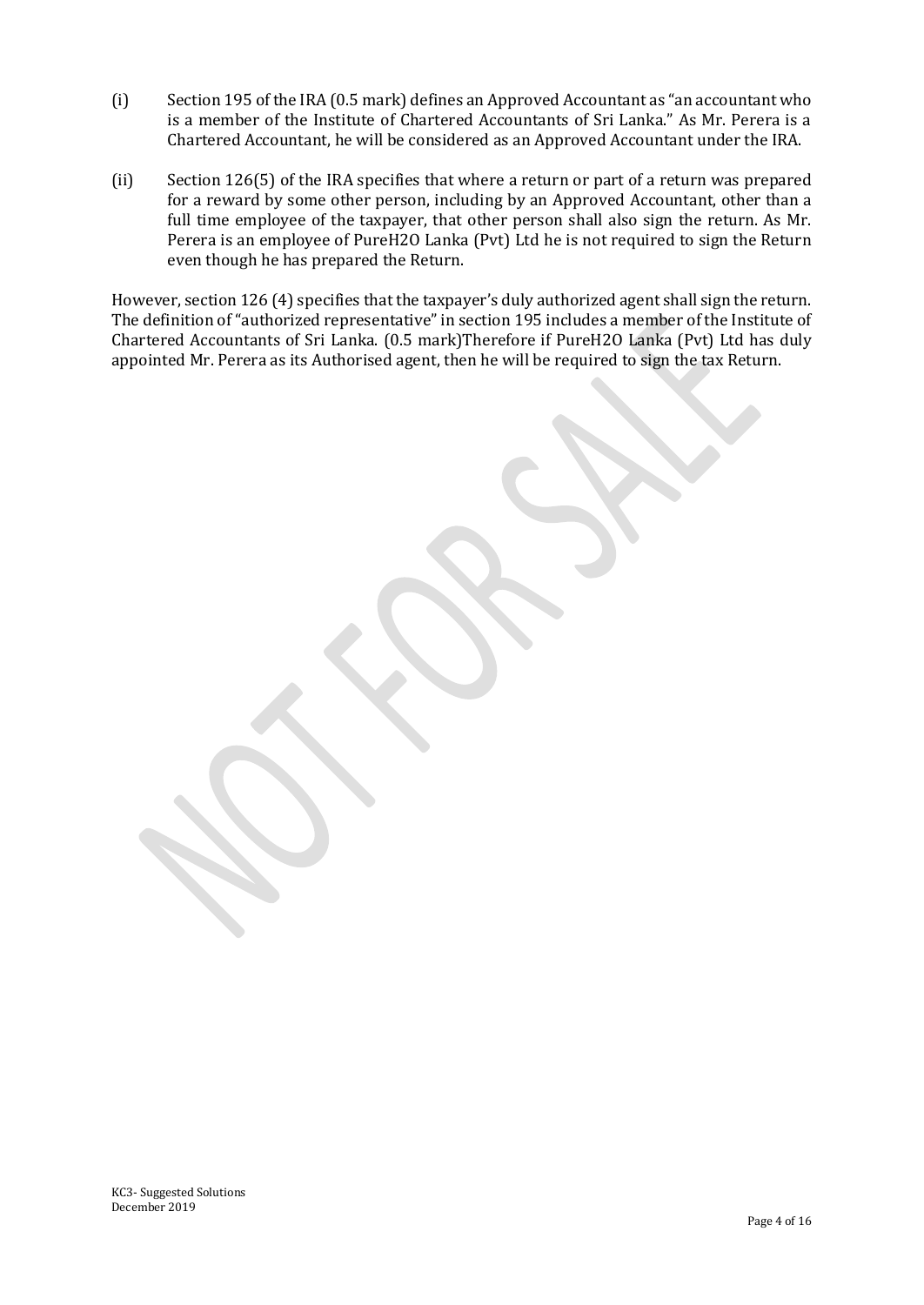#### Relevant Learning Outcomes: 4.1/ 4.3, 6.4, 3.1/3.2

| <b>Marine Support (Private) Limited</b>                    |                 |          |                 |           |           |                          |                                              |
|------------------------------------------------------------|-----------------|----------|-----------------|-----------|-----------|--------------------------|----------------------------------------------|
| TIN:123456789 7000                                         |                 |          |                 |           |           |                          |                                              |
| <b>CALCULATION OF VAT</b>                                  |                 |          |                 |           |           |                          |                                              |
| For the quarter ended 31 June 2019                         |                 |          |                 |           |           |                          |                                              |
|                                                            | <b>Turnover</b> | Exempt   | <b>Excluded</b> | Liable    |           | <b>VAT</b>               | <b>Remarks</b>                               |
|                                                            | Rs.             |          |                 | 0%        | 15%       |                          |                                              |
|                                                            |                 |          |                 |           |           |                          |                                              |
| Agency fees received from shipping line                    | 1,400,000       |          |                 | 1,400,000 |           |                          | Gazette No 1267/5 of 17-12-2002              |
| Crew change/recruitment services                           | 3,100,000       |          |                 | 3,100,000 |           |                          | Gazette No 1267/5 of 17-12-2002              |
| Supply of stationery                                       | 740,000         |          |                 | 740,000   |           |                          | Gazette No 1267/5 of 17-12-2002              |
| Laundry services                                           | 260,000         |          |                 | 260,000   |           | $\overline{\phantom{0}}$ | Gazette No 1267/5 of 17-12-2002              |
| Agency fee from Marine Security Inc                        | 1,150,000       |          |                 |           | 1,150,000 | 172,500                  |                                              |
| Reimbursement of expenses by Marine Security Inc.          | 750,000         |          |                 |           | 750,000   | 112,500                  |                                              |
| <b>Interst Income</b>                                      |                 |          | 325,000         |           |           |                          |                                              |
| Rent income - car park                                     | 750,000         | 750,000  |                 |           |           | $\sim$                   | Supply made to a Diplomatic mission - exempt |
| Rent income - office                                       |                 |          |                 |           |           |                          | Invoiced in January 2019                     |
|                                                            | 8,150,000       | 750,000  | 325,000         | 5,500,000 | 1,900,000 |                          |                                              |
| Total output tax                                           |                 |          |                 |           |           | 285,000                  |                                              |
|                                                            |                 |          |                 |           |           |                          |                                              |
| Input                                                      |                 |          |                 |           |           |                          |                                              |
| On Imports (All relates to liable supplies)                |                 | 90,500   |                 |           |           |                          |                                              |
| On Local Purchases                                         |                 | 54,000   |                 |           |           |                          |                                              |
| Total                                                      |                 | 144,500  |                 |           |           |                          |                                              |
| Less: Input tax relating to exempt supplies                |                 |          |                 |           |           |                          |                                              |
| Input tax directly attributable to the car park            |                 | (18,000) |                 |           |           |                          |                                              |
| Common Input tax relating to exempt income (proportionate) |                 | (3, 313) |                 |           |           |                          |                                              |
| $(54,000-18,000)/8,150,000x750,000$                        |                 |          |                 |           |           |                          |                                              |
| Input tax claimable                                        |                 | 123,187  |                 |           |           | (123, 187)               |                                              |
|                                                            |                 |          |                 |           |           |                          |                                              |
| VAT liability for the Q/E 30 June 2019                     |                 |          |                 |           |           | 161,813                  |                                              |
|                                                            |                 |          |                 |           |           |                          |                                              |
| <b>Tax Credits</b>                                         |                 |          |                 |           |           |                          |                                              |
| Advance payments made                                      |                 |          |                 |           |           | (45,000)                 |                                              |
|                                                            |                 |          |                 |           |           |                          |                                              |
| VAT payable /(refund)                                      |                 |          |                 |           |           | 116,813                  |                                              |

KC3- Suggested Solutions December 2019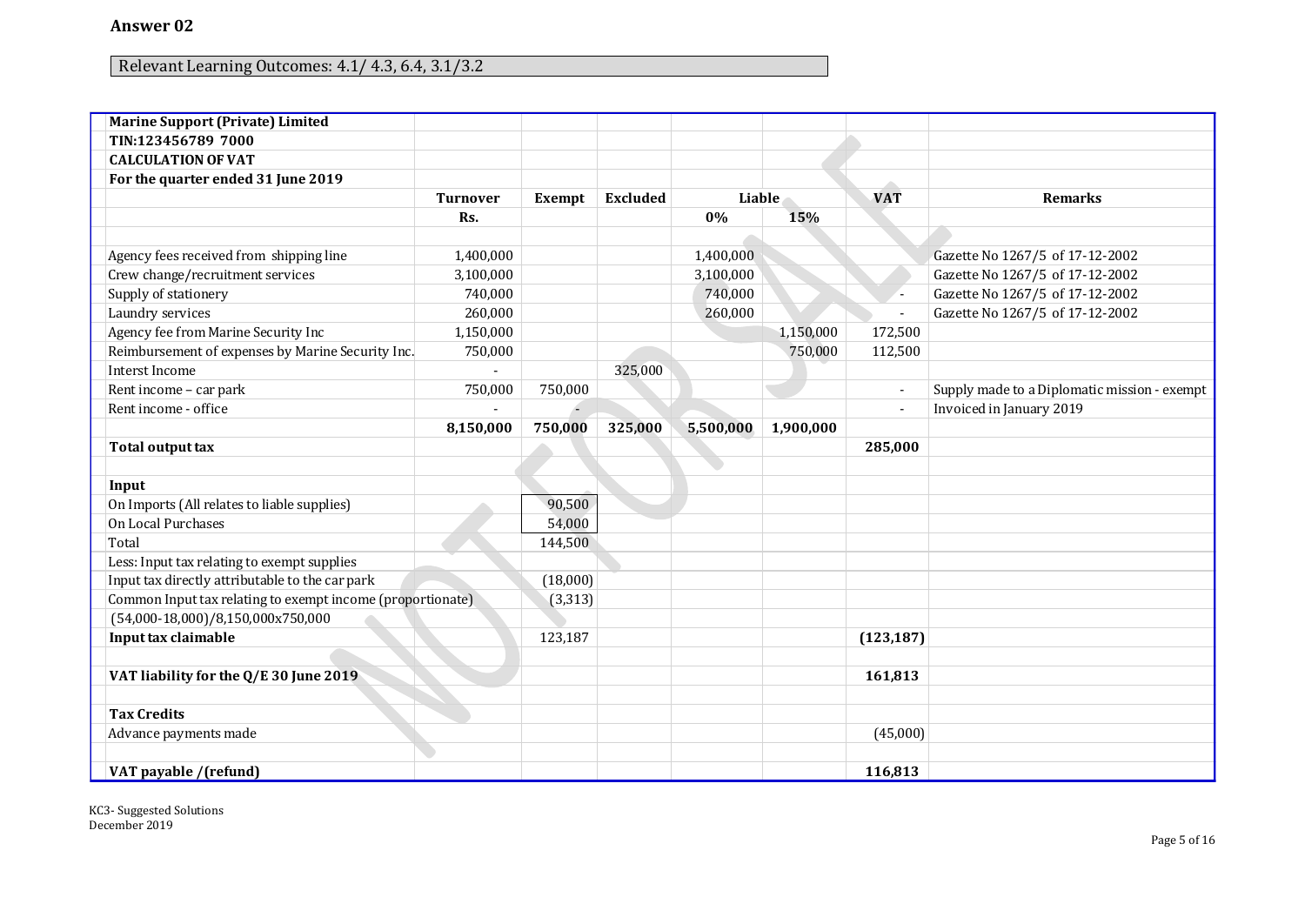#### (a) Internal memorandum

To Financial Controller of MSPL,

#### **Penalty on late payment of VAT**

All registered persons other than manufactures are required to pay VAT on a bi-monthly basis. i.e. VAT payable for the period from the 1st to 15th day of the month, on or before the end of the month and for the period from 16th to the end of the month, on or before 15th of the subsequent month. (Section 26(1A))

Since, MSPL has discharged its VAT liability only on a monthly basis, MSL is liable to penalties as follows. (section 27(1) ) (0.5)

- The penalty for non-payment on the due date 10% of the tax in default; and
- If, the default tax is not paid by end of the succeeding month, a further penalty of 2% is added for each month or part thereof which is in default.
- However, the total penalty will not exceed 100% of the tax in default.

#### **Time bar provision to issue a VAT assessment**

If MSPL has filed the VAT return for the quarter ended 31 March 2016 on time (by 30 April 2016), time bar period to raise an assessment or an additional assessment operates after 3 years from the end of the quarter (i.e. 31 March 2019) (section 33(1)).

However, if the Return has not been filed on the due date, this time bar provision will not apply.

In case, MSL has filed the VAT return on time, the assessment is not valid and MSL can appeal on this ground.

(b) Applicability of Withholding Tax

In terms of section 73 (1)(h) payments received by a person who conducts a relevant transport business in respect of the carriage of passengers who embark or cargo, mail or other moveable tangible assets that are dispatched from Sri Lanka (outward freight), other than as a result of transshipment by sources in Sri Lanka.

Section 85(2) of the Inland Revenue Act stipulates that regulations may be made prescribing the type of services from which withholding tax (WHT) is deductible, inclusive of the rate at which such tax shall be withheld;

#### *"---, regulations may be made prescribing -*

- *(a) that a resident person shall withhold tax when the person makes a payment to a non-resident person of a type referred to in paragraph (h) or (i) of section 73 (land, sea or air transport or telecommunication services); and*
- *(b) the rate at which the tax referred to in paragraph (a) shall be withheld."*

Accordingly, regulations have been made in the Gazette No. 2064/51 (effective from 1 April 2018), prescribing a WHT rate of 2%.

Accordingly, the payments made by MSPL on account of outward freight to the Principal is subject to WHT at 2% at the time the payment is made. (1 mark)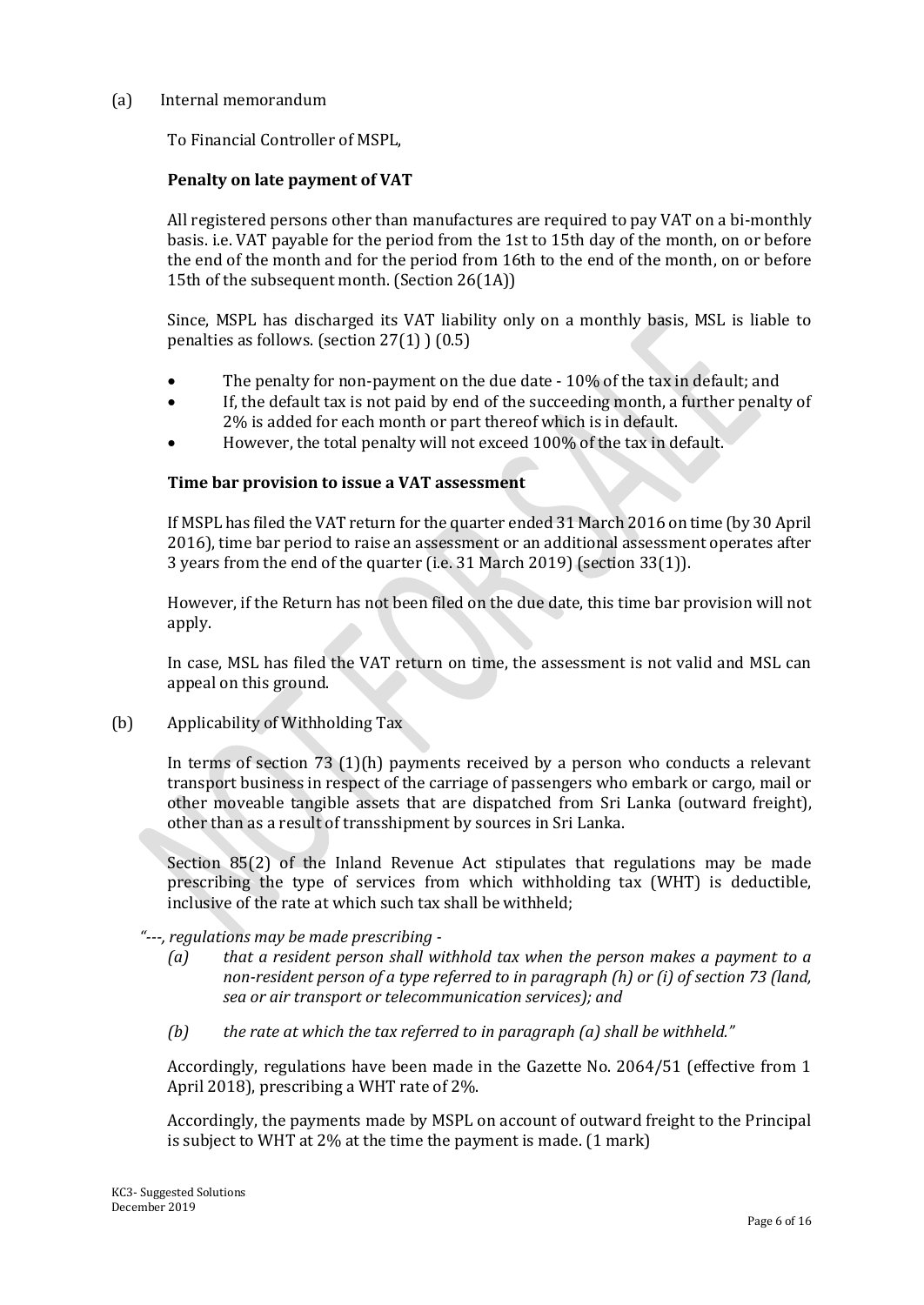The taxes withheld shall be remitted to DIR on or before the 15th of the following month. The Company as a Withholding Agent is required to file an 'Annual Statement" along with relevant schedules and information with the DIR on or before 30th April 2019 for the periods commencing 1 April 2018.

#### **Penalty**

If the company fails to pay tax within fourteen days of the due date, the company will be liable to a penalty equal to 20% of the tax due (tax-in-default) (section 179).

In addition, interest on the amount of tax not paid by the due date at the rate of 1.5% per month or part of the month, will be compounded monthly. (sections 157 and 159)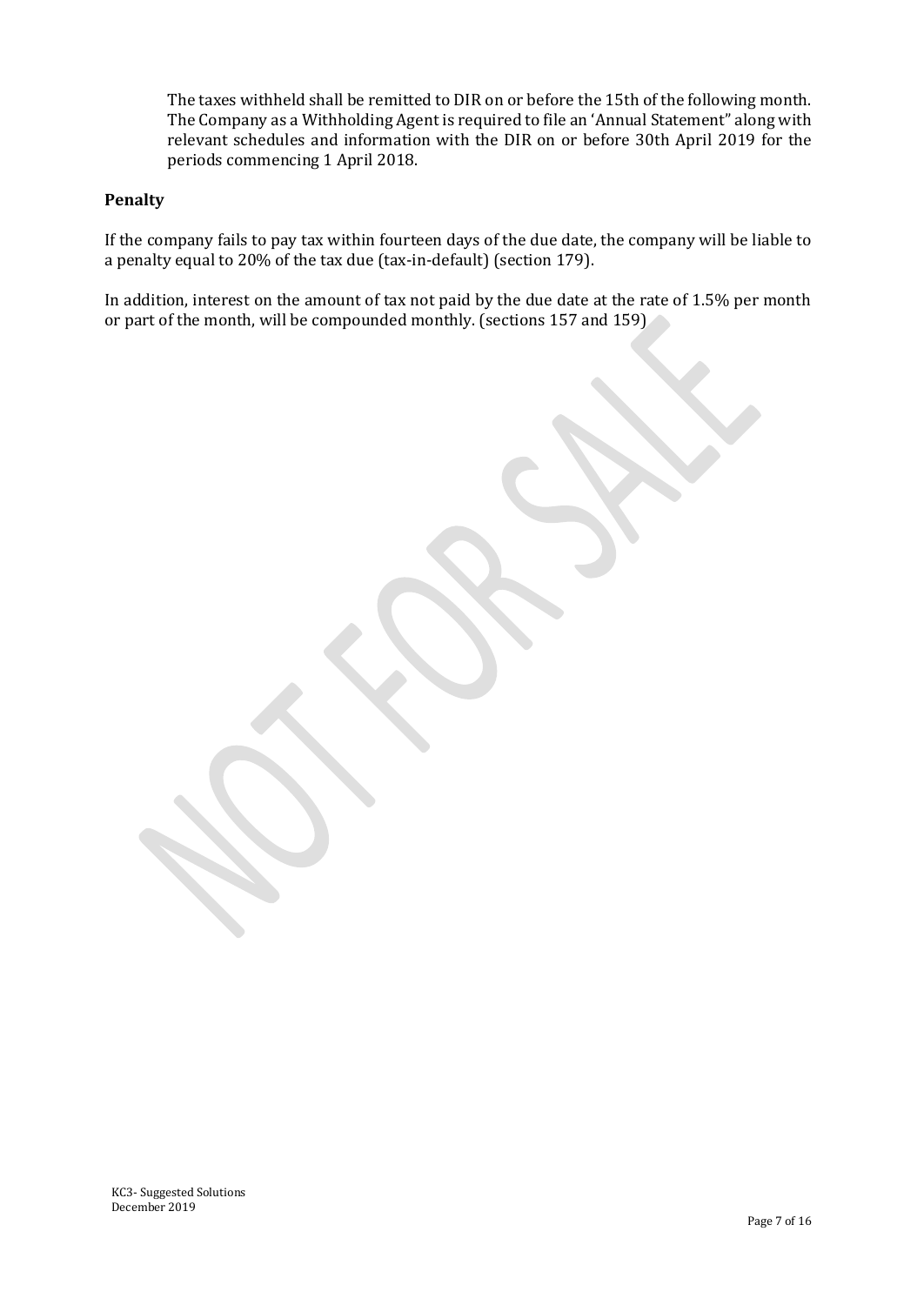Relevant Learning Outcomes: 4.1/ 4.3, 6.4, 3.1/3.2

#### (a)

### **UPCOUNTRY ESTATE PVT LTD**

## **Year of Assessment 2018/2019**

# **Computation of Income Tax Payable**

**Based on the Unaudited Accounts for the Financial Year Ended 31 March 2019**

| <b>COMPUTATION OF ASSESSABLE INCOME FROM TRADE / BUSINESS</b>                                                 | <b>Notes</b>            | <b>Rs</b> '000   |  |
|---------------------------------------------------------------------------------------------------------------|-------------------------|------------------|--|
| Net profit before taxation (per accounts)                                                                     |                         | 178,924          |  |
| Add:                                                                                                          |                         |                  |  |
| Assessable Charge/ Profit from disposal of property plant & Equipment<br>(Tax)                                | $\mathbf{1}$            | 5,500            |  |
| Provision for obsolete stock                                                                                  |                         | 4,500            |  |
| Provision for gratuity                                                                                        | $\overline{2}$          | 75,000           |  |
| Legal fees (Disallowed since capital nature)                                                                  |                         | 4,900            |  |
| Depreciation - Freehold/ Leasehold Property Plant & Equipment<br>(Accounting)                                 |                         | 116,000          |  |
| Amortization - Mature/ Immature plantation                                                                    |                         | 111,737          |  |
| Leasehold right to bear land-(No adjustment needed since amortisation is based on<br>actual period - 4th Sch) |                         |                  |  |
| Immovable lease assets-(No adjustment needed since amortisation is based on<br>actual period - 4th Sch)       |                         |                  |  |
| Advertisement & Business Promotion(Allowed since all expenses are Incurred in<br>production of Income)        |                         |                  |  |
| Write off of an amount due from a related party (Disallowed since not Incurred in<br>production of Income)    |                         | 30,450           |  |
| Donation made to President's Fund                                                                             |                         | 3,000            |  |
| Disallowed interest expenses under section 18                                                                 | 3                       |                  |  |
|                                                                                                               |                         | 351,087          |  |
| Less:                                                                                                         |                         |                  |  |
| Amortization of Capital Grant - (Accounting)<br>Fair value gain on consumable biological assets-(Accounting)  |                         | 10,045<br>88,767 |  |
| Profit from disposal of property plant & Equipment (Accounting)                                               |                         | 5,500            |  |
| Rent Income - Taxed as investment income                                                                      |                         | 7,100            |  |
| Dividend income (net)                                                                                         |                         | 20,500           |  |
|                                                                                                               | $\overline{2}$          | 5,110            |  |
| Gratuity paid<br>Research And Development - 100% additional deduction - 6th schedule                          |                         | 3,800            |  |
|                                                                                                               |                         |                  |  |
| Research And Development -capital expense on Machinery - 'allowed<br>under section 15                         |                         | 12,500           |  |
| Research And Development - Machinery Cost -100% additional<br>deduction - 6th schedule                        |                         | 12,500           |  |
| Additions to immature plantations                                                                             |                         | 280,000          |  |
| Unrealized Exchange gain (conversions as at 31-3-2019)                                                        |                         | 14,800           |  |
| Interest income from Fixed deposits (gross)                                                                   |                         | 14,550           |  |
| Interest income from treasury bills-invested during the year                                                  |                         | 18,504           |  |
| Depreciation allowances                                                                                       | $\overline{\mathbf{4}}$ | 68,575           |  |
| B/F tax loss                                                                                                  |                         | 14,200           |  |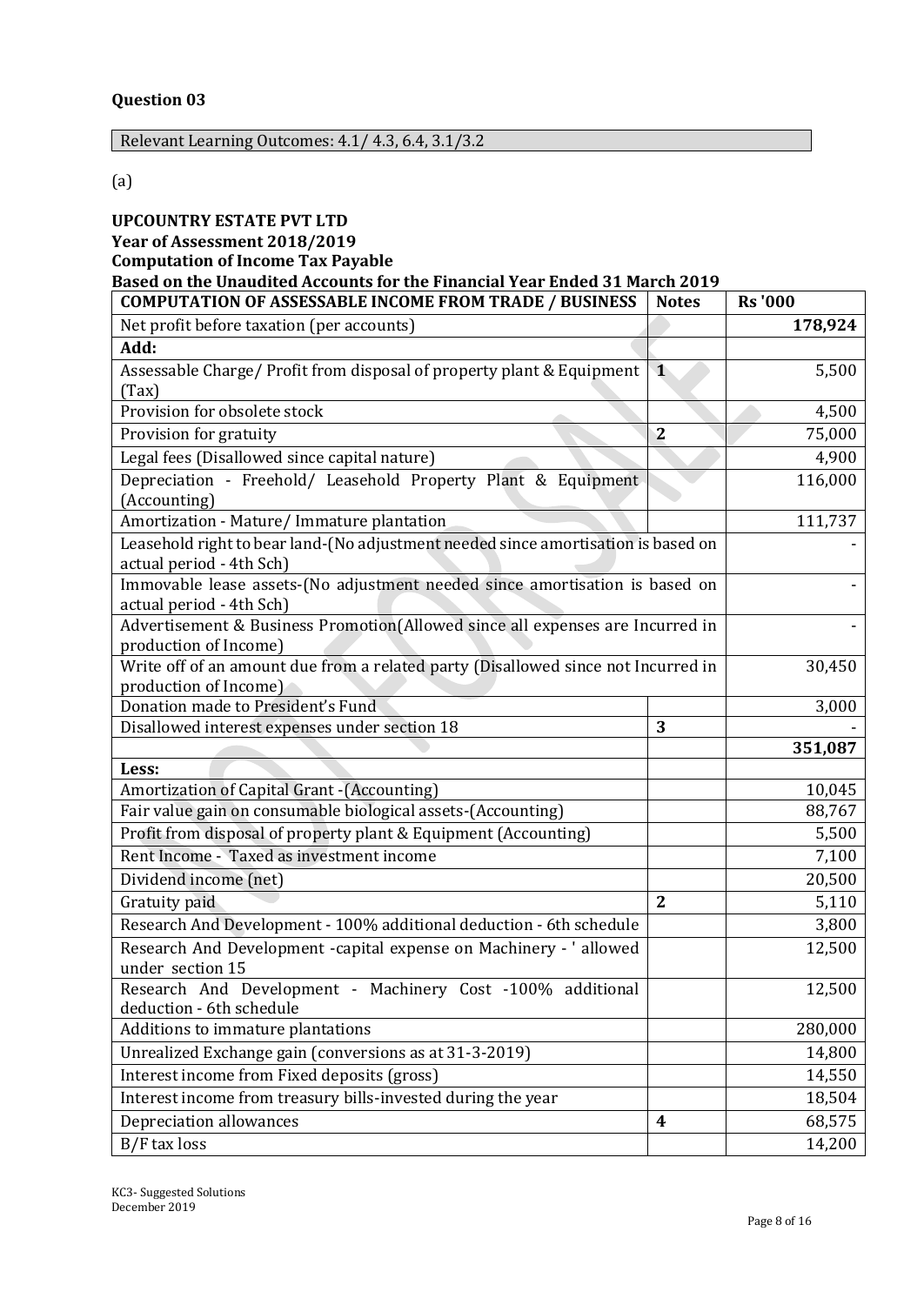|                                                              |        | 576,451    |
|--------------------------------------------------------------|--------|------------|
| <b>Assessable income/(loss) from Business</b>                |        | (46, 440)  |
| <b>COMPUTATION OF TAXABLE INCOME</b>                         |        |            |
| <b>Assessable Income from Business</b>                       |        |            |
| <b>Assessable Income from Investment</b>                     |        |            |
| Rent Income                                                  | 7,100  |            |
| Interest income from Fixed deposits (gross)                  | 14,550 |            |
| Interest income from treasury bills-invested during the year | 18,504 |            |
|                                                              |        | 40,154     |
| <b>TOTAL ASSESSABLE INCOME</b>                               |        | 40,154     |
|                                                              |        |            |
| Less: Trade Loss Transferred from Business                   |        | (40, 154)  |
|                                                              |        |            |
| TOTAL ASSESSABLE INCOME AFTER CLAIMING LOSSES                |        |            |
|                                                              |        |            |
| Less: Qualifying payments & Relief                           |        |            |
| Donation made to Sevena Fund                                 |        |            |
| <b>TAXABLE INCOME</b>                                        |        | Nil        |
|                                                              |        |            |
| Income tax payable                                           |        | <b>Nil</b> |
|                                                              |        |            |
| <b>Less: Tax Credits</b>                                     |        |            |
| WHT paid                                                     | 5      | 1,438      |
| Installment payments made                                    |        | 575        |
| ESC paid (c/f to the year 2019/2020 - Rs. 19,425,000)        |        |            |
|                                                              |        | 2,013      |
| <b>Income Tax Over Paid-refund due</b>                       |        | 2,013      |
|                                                              |        |            |
|                                                              |        |            |
|                                                              |        |            |
| <b>TRADE LOSSES FROM BUSINESS</b>                            |        |            |
|                                                              |        |            |
| <b>Assessable Loss from Business</b>                         |        | 46,440     |
| Less: Transferred to set off against Investment Income       |        | (40, 154)  |
| Trade Loss carried forward to the Y/A 2019/2020              |        | 6,286      |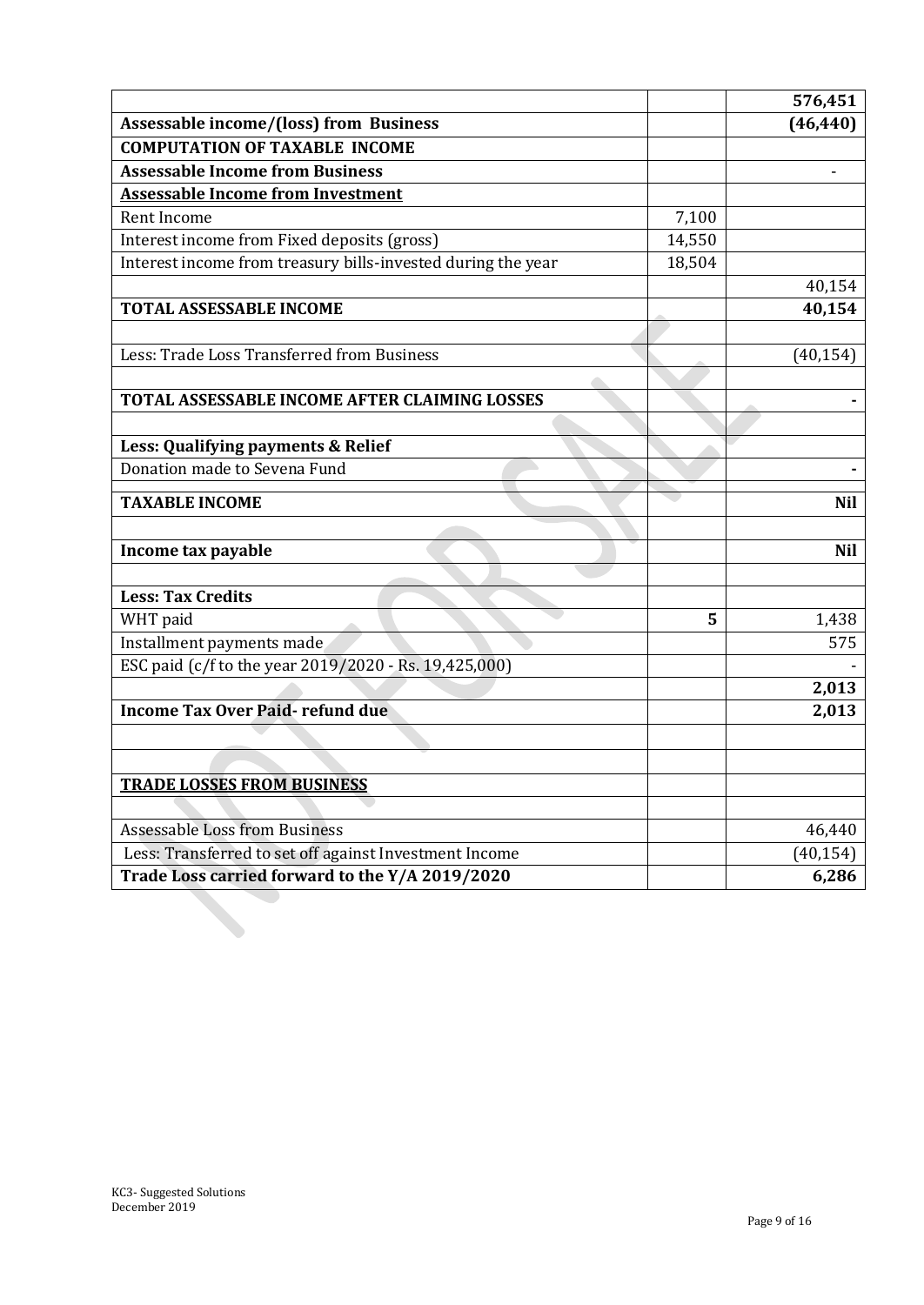|                                                                           |                  | <b>Rs</b> '000 | <b>Rs</b> '000  | <b>Rs</b> '000 | <b>Rs</b> '000 | <b>Rs</b> '000 |   |               |
|---------------------------------------------------------------------------|------------------|----------------|-----------------|----------------|----------------|----------------|---|---------------|
| Note 1- Balancing allowance/assessable charge on Disposal of Fixed Assets |                  |                |                 |                |                |                |   |               |
|                                                                           |                  |                |                 |                |                |                |   |               |
| <b>Description</b>                                                        | Year of          | Cost           | <b>Tax Depn</b> | <b>Tax WDV</b> | <b>Sales</b>   | Taxable Years  |   | rate          |
|                                                                           | purchase         |                | claimed         |                | Proceed        | Profit         |   |               |
| Plant and machinery - Freehold                                            | 2013/14          | 7,500          | 7,500           | $\blacksquare$ | 5,500          | 5,500          | 6 | 33.33%        |
| Tax (Loss)/gain on Disposal of Fixed Assets                               |                  |                |                 |                |                | 5,500          |   |               |
| <b>Note 2 - Gratuity Paid</b>                                             |                  |                |                 |                |                |                |   |               |
| Opening balance As At 01/04/2018                                          |                  |                |                 | 690,888        |                |                |   |               |
| Add: Provision for the year                                               |                  |                |                 | 75,000         |                |                |   |               |
| Less: Actuarial Loss                                                      |                  |                |                 | (213)          |                |                |   |               |
| Total                                                                     |                  |                |                 | 765,675        |                |                |   |               |
| Closing balance As At 31/03/2019                                          |                  |                |                 | 760,565        |                |                |   |               |
| <b>Gratuity Paid</b>                                                      |                  |                |                 | 5,110          |                |                |   |               |
| Note 3 - Disallowed interest expenses                                     |                  |                |                 |                |                |                |   |               |
| <b>Bank loan interest</b>                                                 |                  |                |                 | 452,000        |                |                |   |               |
| <b>Bank Overdraft interest</b>                                            |                  |                |                 | 48,000         |                |                |   |               |
|                                                                           | $\boldsymbol{A}$ |                |                 | 500,000        |                |                |   |               |
| Interest bearing borrowings -NC                                           |                  |                |                 | 2,200,303      |                |                |   |               |
| Interest bearing borrowings -C                                            |                  |                |                 | 925,433        |                |                |   |               |
| <b>Bank overdraft</b>                                                     |                  |                |                 | 455,675        |                |                |   |               |
|                                                                           | $\, {\bf B}$     |                |                 | 3,581,411      |                |                |   |               |
| Share Capital                                                             |                  |                |                 | 600,000        |                |                |   |               |
| <b>General Reserves</b>                                                   |                  |                |                 | 250,000        |                |                |   |               |
| <b>Retained Earnings</b>                                                  |                  |                |                 | 2,848,100      |                |                |   |               |
| KC3- Suggested Solutions                                                  |                  |                |                 | 3,698,100      |                |                |   |               |
| December 2019                                                             |                  |                |                 |                |                |                |   |               |
| Three times of the above                                                  | $\mathsf C$      |                |                 | 11,094,300     |                |                |   | Page 10 of 16 |
| <b>Finance Cost</b>                                                       | $\mathbf{A}$     |                |                 | 500,000        |                |                |   |               |
| Financial instrument value                                                | $\, {\bf B}$     |                |                 | 3,581,411      |                |                |   |               |
| Maximum interest claimable                                                | $D=(A/B*C)$      |                |                 | 1,548,873      |                |                |   |               |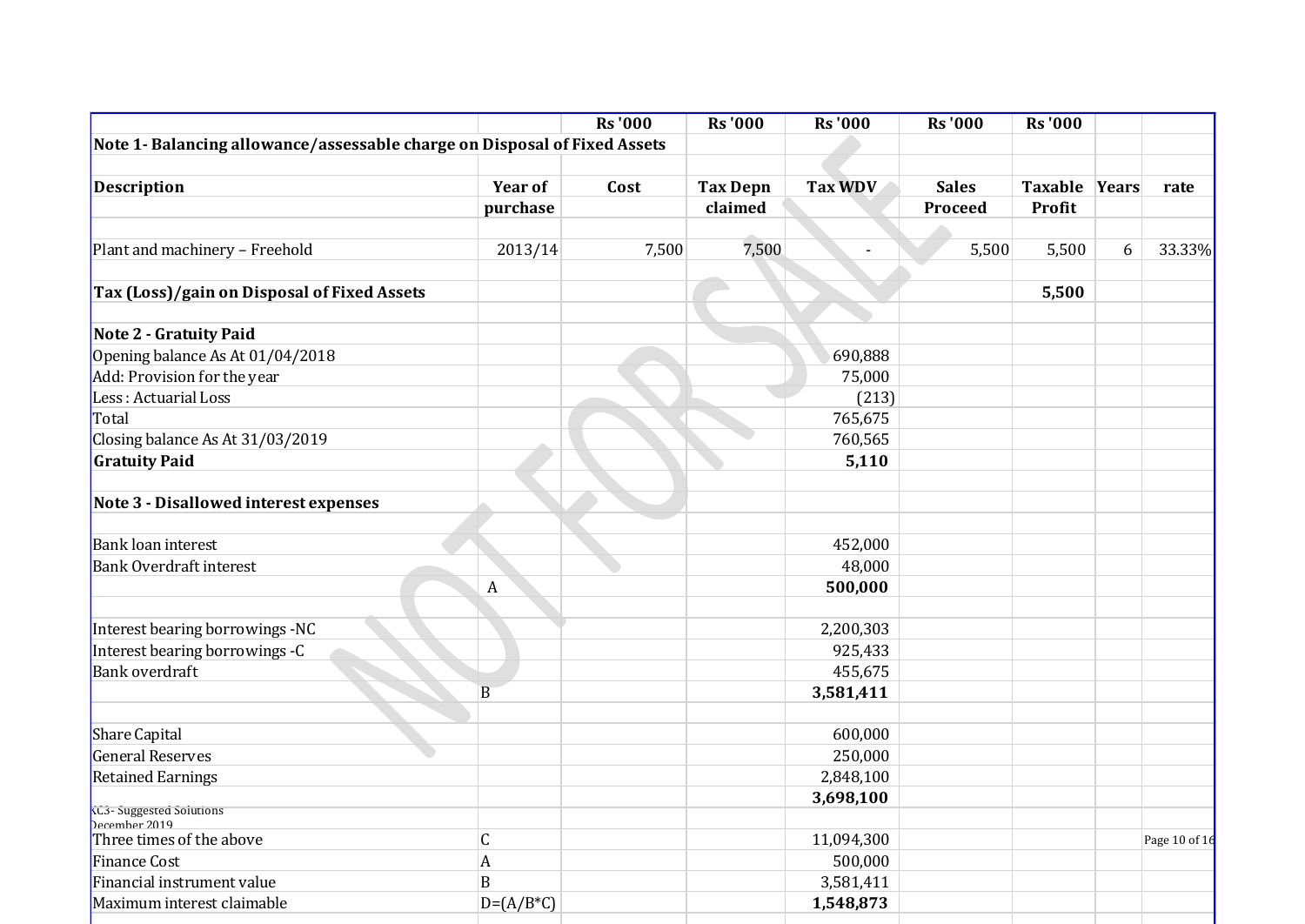| Note 4 - Depreciation Allowance                                                             |         |                |                 |                          |  |  |
|---------------------------------------------------------------------------------------------|---------|----------------|-----------------|--------------------------|--|--|
| Description                                                                                 | Year    | Cost           | Years $/$ %     | <b>Amount</b>            |  |  |
|                                                                                             |         | <b>Rs</b> '000 |                 | <b>Rs</b> '000           |  |  |
|                                                                                             |         |                |                 |                          |  |  |
| Depreciation allowance for the year 2017/2018                                               |         |                |                 | 52,700                   |  |  |
|                                                                                             |         |                |                 |                          |  |  |
| Add: Depreciation allowance on additions during the<br>year 2018/19                         |         |                |                 |                          |  |  |
| Intangible Asset - (Manufacturing Licence for 10 Yrs. - V                                   | 2018/19 | 4,000          | 10 <sup>°</sup> | 400                      |  |  |
| Buildings and structures                                                                    | 2018/19 | 13,500         | 20              | 675                      |  |  |
| Plant and machinery - Freehold                                                              | 2018/19 | 37,500         | 5               | 7,500                    |  |  |
| Plant and machinery - Leasehold                                                             | 2018/19 | 36,500         | 5               | 7,300                    |  |  |
|                                                                                             |         | 91,500         |                 | 15,875                   |  |  |
| Less: Depreciation allowance on disposals during the<br>year 2018/19                        |         |                |                 |                          |  |  |
|                                                                                             |         |                |                 |                          |  |  |
| Plant and machinery - Freehold                                                              | 2013/14 | 7,500,000      | 33.33%          | $\overline{\phantom{a}}$ |  |  |
| Less: Depreciation allowance on assets which were fully depreciated during the year 2017/18 |         |                |                 | ۰                        |  |  |
| Depreciation allowance for the year 2018/19                                                 |         |                |                 | 68,575                   |  |  |
|                                                                                             |         |                |                 |                          |  |  |
| Note 5 - WHT paid at source                                                                 |         |                |                 |                          |  |  |
| <b>Rent Income</b>                                                                          |         | 7,100          | 10%             | 710                      |  |  |
| Interest income from Fixed deposits (gross)                                                 |         | 14,550         | 5%              | 728                      |  |  |
| Interest income from treasury bills-invested during the year                                |         | 18,504         | $0\%$           |                          |  |  |
|                                                                                             |         |                |                 |                          |  |  |
|                                                                                             |         |                |                 | 1,438                    |  |  |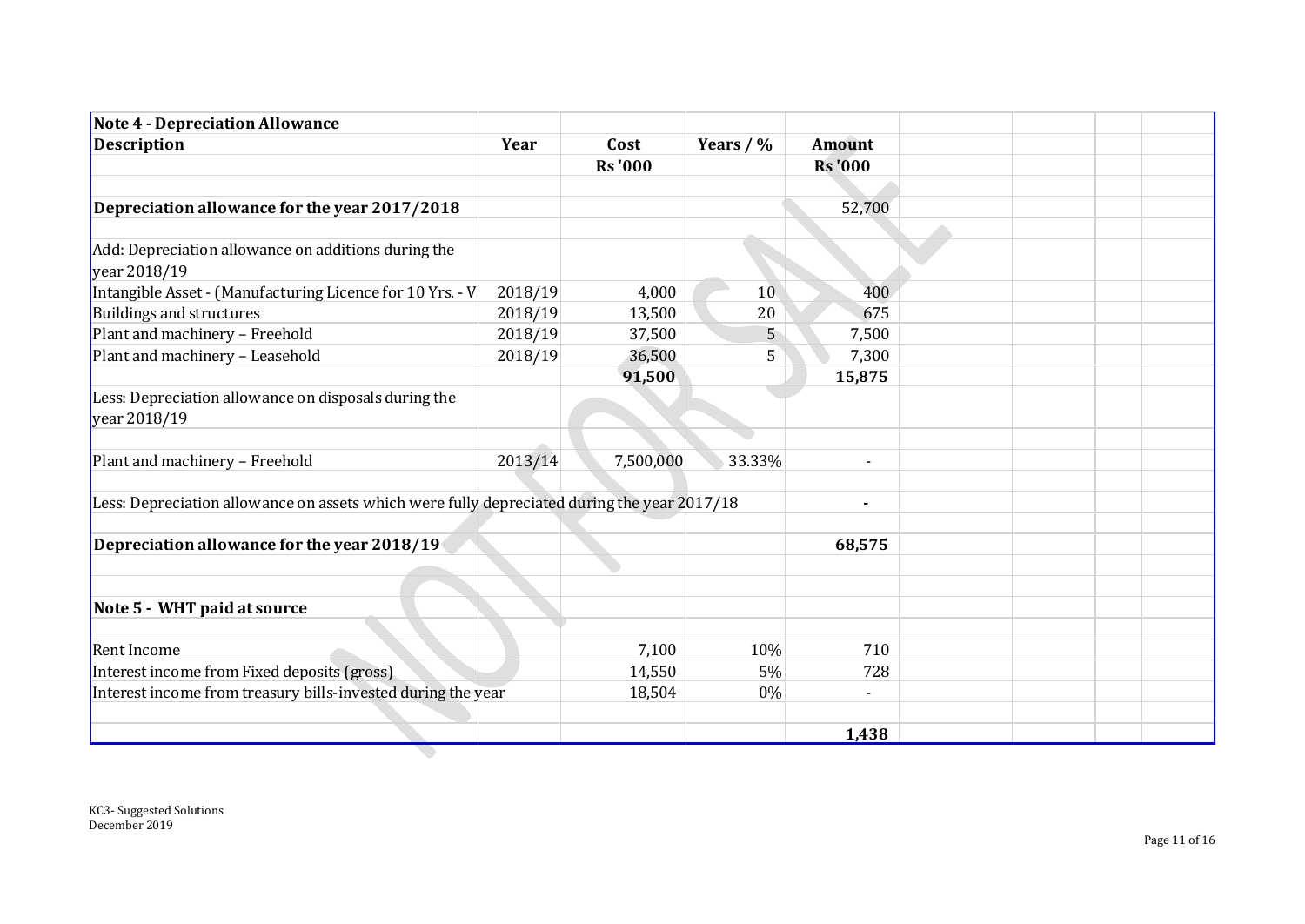(b) (i) The Inland Revenue Act No. 24 of 2017 provides a lower rate of 14% to agricultural business.

> Agricultural business means the business of producing agricultural, horticultural or any animal produce and includes an undertaking for the purpose of rearing livestock or poultry.

> Therefore, if UEL operates "tea shops" the tax rate of 14% will be applicable to UEL, subject to the predominant rule.

> However, if UEL incorporates a separate company, that company will be taxed at the rate of 28%.

> The new company is to be eligible for the lower rate of 14% as a Small / Medium Enterprise, the following conditions must met.

- a) The business is to be conducted solely in Sri Lanka
- b) The person does not have an associate, that is an entity
- c) The person's gross annual turnover must be less than Rs. 500 million

The term 'associate' has been defined in section 196. According to the said definition, the new company will not be entitled to the lower rate of 14% under the SME category since the new company will have an associate which is an entity.

The Sixth Schedule to the Inland Revenue Act No. 24 of 2017 provides for enhanced capital allowances (temporary concession for a period of 3 years) as detailed below in addition to the normal capital allowances set out in the Forth Schedule for investments below USD 3 Million.

"A capital allowance of 100% for expenses incurred by a person on depreciable assets, where such assets are used in a part of Sri Lanka other than a Northern Province (Jaffna)."

Depreciable assets are class 1 and class 4 assets within the meaning of paragraph 1 of the Fourth Schedule comprising plant and machinery that are used to improve business processes or productivity and fixed to the business premises.

However, these enhanced capital allowances are not available in relation to the expansion of an existing business. If UEL incorporates a new company in Sri Lanka to make the investment in sales outlets, that company would be eligible to this concession as the question of "whether this is an expansion of an existing business?" may not arise.

(ii) Disposal of private company shares are liable for capital gains tax in the hand of the seller as follows-

Capital gains  $\text{Tax} = (\text{Consideration Less Cost}) \times 10\%$ 

Accordingly, if the shares are disposed of now, the Chairman and his son will be liable to capital gains tax if there is a gain from realization of the shares.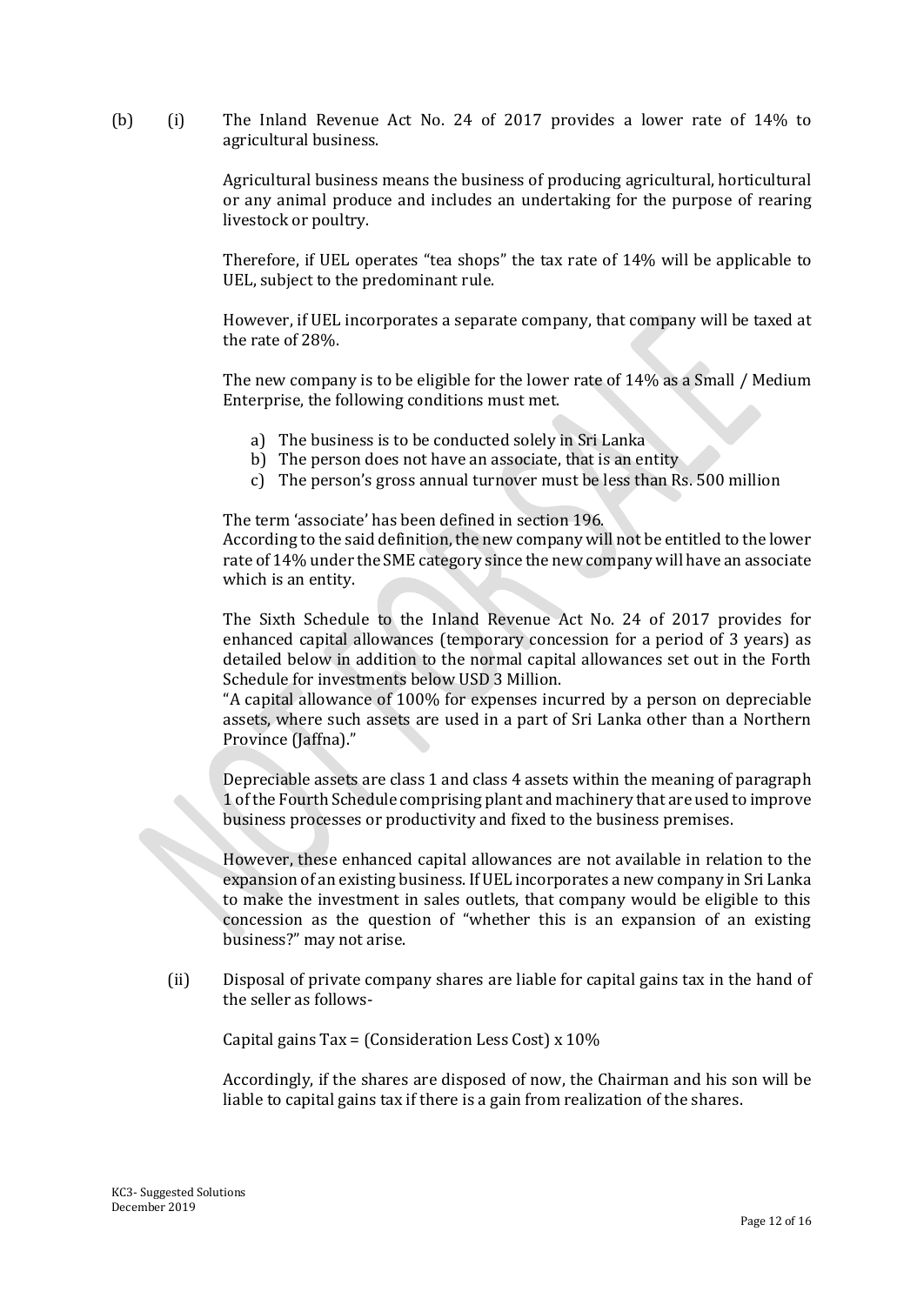However, as per the Third Schedule to the Inland Revenue Act No. 24 of 2017 the on realization from sale of shares quoted in any official list published by any stock exchange licensed by the Securities and Exchange Commission is exempt from capital gains tax.

Accordingly, capital gains tax will not be applicable if the UEL is listed with the Diri Savi Board of the Colombo Stock Exchange. Therefore it is advisable to dispose of shares once the company is listed in the Diri Savi Board of the Colombo Stock Exchange.

(c) In terms of section 85 and the First Schedule of the Inland Revenue Act No. 24 of 2017 a person is required to withhold tax at the rate of 5% on amounts exceeding Rs. 50,000 where such person pays a service fee with a source in Sri Lanka to a resident individual (who is not an employee).

These service fees include the following:

- a) commission or brokerage to a resident insurance, sales or canvassing agent;
- b) in relation to the supply of any article on a contract basis through tender or quotation;
- c) any service as prescribed by Gazette No. 2064/51

Accordingly, if UEL pays fees for any of the above listed services to any resident individuals UEL will be statutorily obliged to withhold taxes at the time of payment.

If the total payment (excluding VAT) made to an individual is less than Rs. 50,000 per month, there will be no requirement to withhold taxes on such payment/s. However, even if the service fee exceeds Rs. 50,000 per month, there will be no requirement to withhold tax on such payments in the following circumstances.

- Payments or allocations that are exempt amounts
- Payments of specified fees in respect of which a certificate is presented by the recipient person confirming that the payments are chargeable with the Economic Service Charge (ESC) under the Economic Service Charge Act, No. 13 of 2006.

Accordingly, if the recipient is either exempted from income tax on the income (under Section 9 of the Act) or is chargeable with ESC as envisaged above, the recipient can obtain a certificate from the IRD confirming that the recipient is eligible for such exemption/ chargeable with ESC. If such a certificate is produced to UEL, there will be no requirement for UEL to withhold taxes on the payment of service fee. If no such certificate is provided by the recipient, UEL must withhold tax at the rate aforementioned in order to deduct such payments/expenses for tax purposes and to avoid any penalties.

(d) One of the objectives of transfer pricing legislation is to prevent the use of special relationships to reduce tax incidence and to ensure that related parties (associated enterprises) transact business at arms-length prices.

In terms of section 77(1) any income, gain or profits arising in, derived or accruing from, or any loss incurred by any person in Sri Lanka engaged in any domestic transaction, entered into with its associated enterprises shall be ascertained having regard to the arm's length price.

In terms of section 77(5)(e) "Arm's Length Price" means for the purpose of ascertaining income, gain or profits arising in, derived or accruing from or losses incurred in any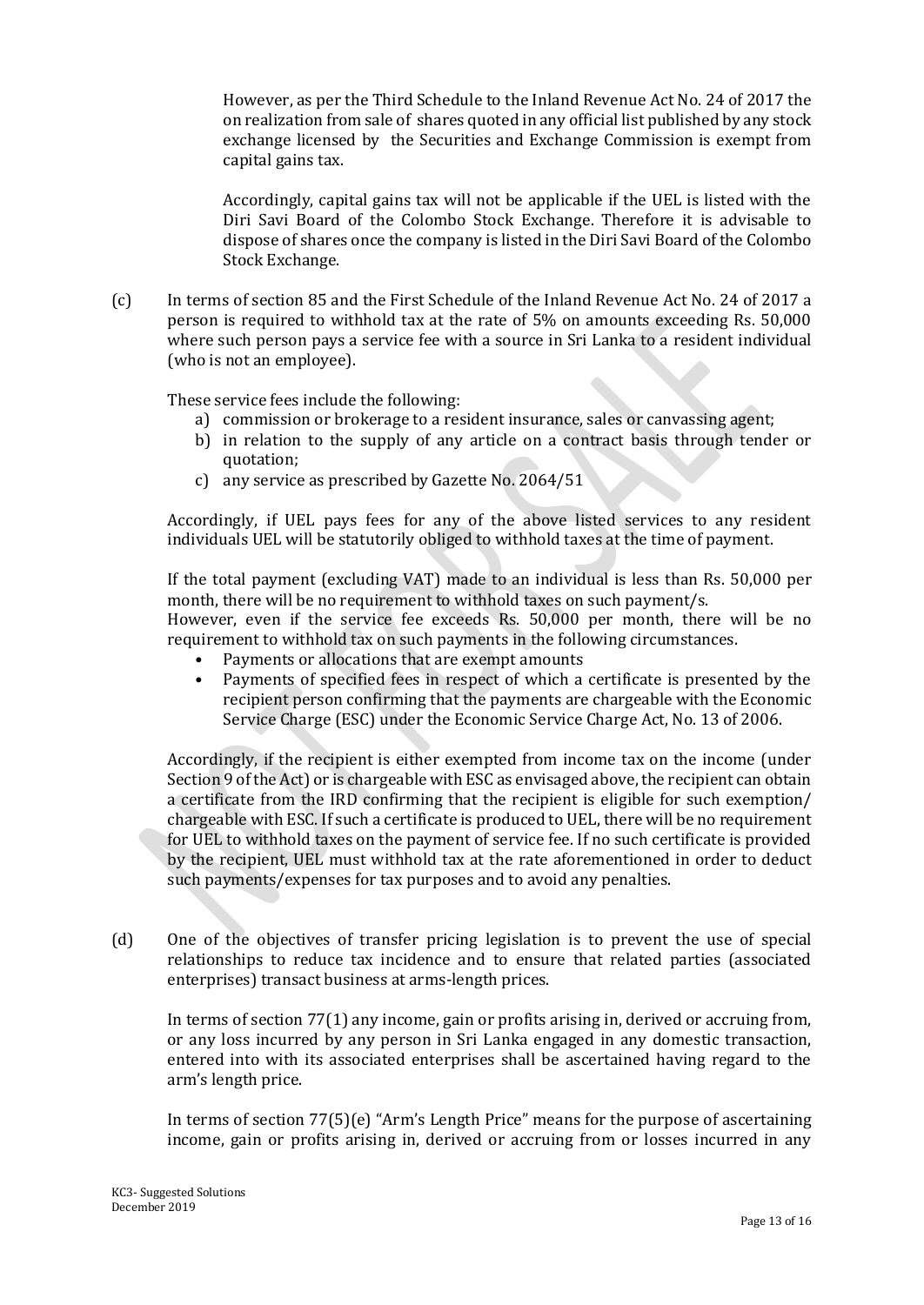transaction, operation or scheme entered into between two associated enterprises calculated in accordance with the arm's length principle, as that where a connected transaction is carried out taking into account the terms and conditions that would have been used in comparable independent transactions.

As per regulations published by gazette no. 2104/4 dated 31 December 2018 the arm's length price, referred to in sub Section (2) of section 76 and subsection (2) of section 77 of the Inland Revenue Act No. 24 of 2017 for the purpose of ascertaining income, gain or profits arising in, derived or accruing from or losses incurred in any transaction, operation or scheme entered into between two associated enterprises (hereinafter referred to as the connected transaction) should be calculated in accordance with the arm's length principle. The arm's length principle shall be understood as that where a transaction between associated enterprises is carried out considering the terms and conditions that would have been used in transactions with or between independent enterprises.

As per regulation 1 of the TP regulations transfer pricing regulations apply to domestic transactions made between associated enterprises referred to in Section 77 if –

- a) there are tax exemptions granted to any one of the associated enterprises
- b) any difference between income tax rates
- c) any loss incurred by any of the associated enterprises

In terms of regulation 8 of the TP regulations for the purposes of Section 77(4) of the Inland Revenue Act and for these regulations, two enterprises shall be deemed to be associated enterprises, if, at any time during the year of assessment, any person or enterprise holds, directly or indirectly, shares or otherwise carrying the majority of the voting power in the other enterprise.

As per regulation 6 enterprises carrying out transactions with associated enterprises must maintain documents and submit information regarding controlled transactions, if those enterprises that carry out transactions or categories of transactions with associated enterprises whose aggregate value exceeds Rs. 200 million for each year of assessment as recorded in the books of account.

As per regulation 10 of the draft regulations where an adjustment is made by the Commissioner General of Inland Revenue under Section 77 to the taxable income of a taxpayer in relation to a domestic transaction, then, the Inland Department shall not make an appropriate adjustment to the taxable income of the other party to the transaction.

Accordingly, as the produce broking company is a fully owned subsidiary of UEL it is an associated enterprise. As both companies are resident companies and the domestic transactions between the two companies exceeds Rs. 200 million for each year of assessment, and different income tax rates are applicable to the two companies UEL needs to maintain TP documents.

(e) (i) In terms of section 178 of the Inland Revenue Act No . 24 of 2017,

The penalty on failure to file a tax return on time is the higher of;

- (i) 5% of the amount of the tax owing, plus 1% of the amount of tax owing for each month or part thereof **or**
- (ii) Rs. 50,000/- plus Rs. 10,000/- for each month or part there of However, the maximum penalty on this is Rs. 400,000.00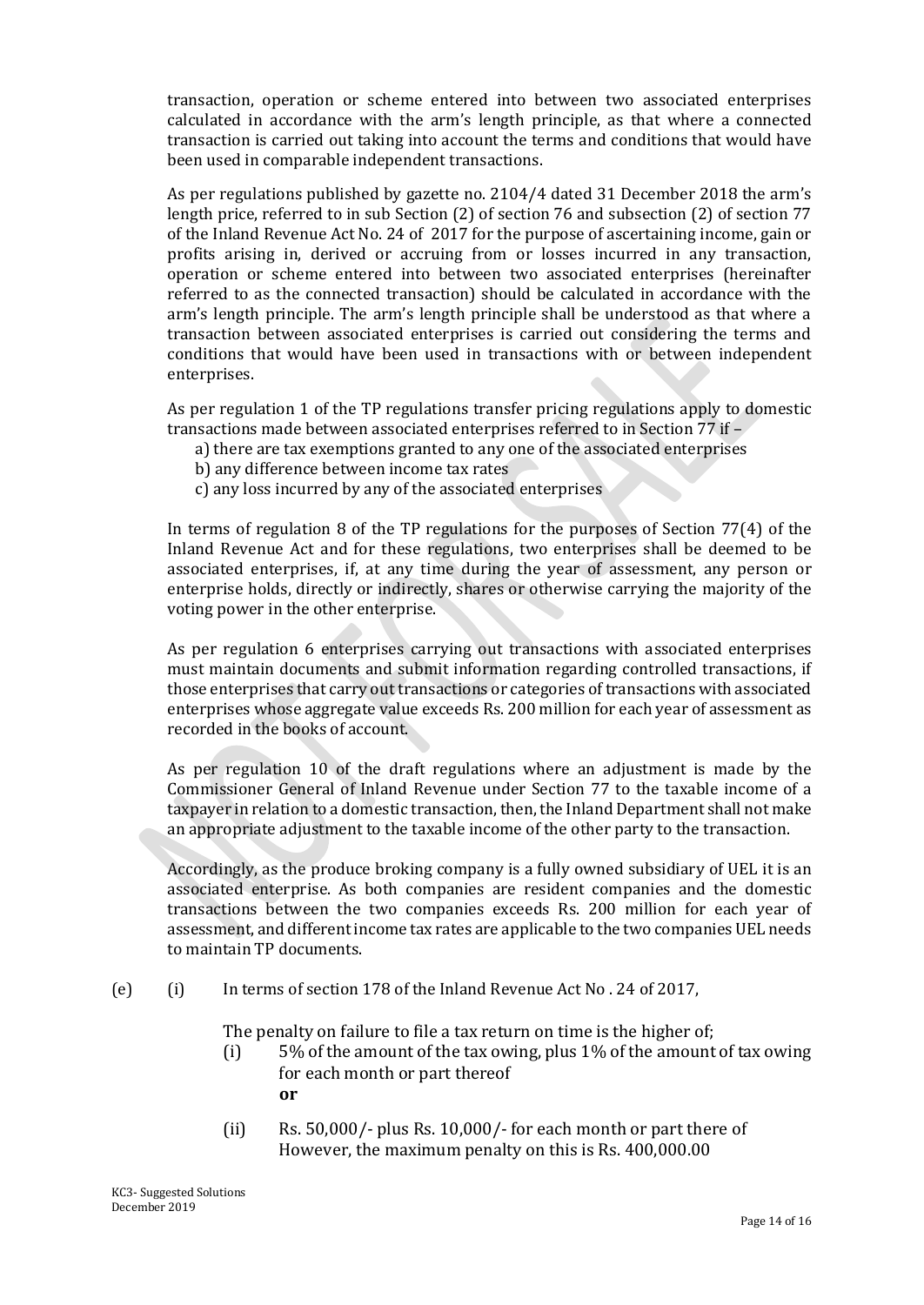- (ii) In terms of section 139 (1/2 a mark) of the Inland Revenue Act No 24 of 2017, UEL has to
	- a) lodge an appeal (request for review) within 30 days from the date of the notice of assessment.
	- b) appeal should be in writing addressed to the CGIR and should state precisely the grounds of appeal.
	- c) the income tax return for the  $Y/A$  2018/19 has to be filed with appeal,
	- d) the tax liability as per the return if any has to be paid and the payment receipt has to be attached .

The CGIR will –

- a) acknowledge receipt of the appeal within 30 days from the date of receipt of the appeal,
- b) on receipt of valid appeal, CGIR may cause further inquiry by an Assistant Commissioner other than the Assistant Commissioner who made the assessment.
- c) where no agreement is not reached with Assistant Commissioner, CGIR shall fix a time to hear the appeal.
- d) agree or determine every valid appeal received by CGIR within a period of ninety days from the date of receipt of said appeal.

As the matter on appeal is considered by the Commissioner General, most probably the decision will be against the Taxpayer. If so UEL should appeal against such decision under the new procedure laid down in the Tax Appeals Commission Act No. 23 of 2011.